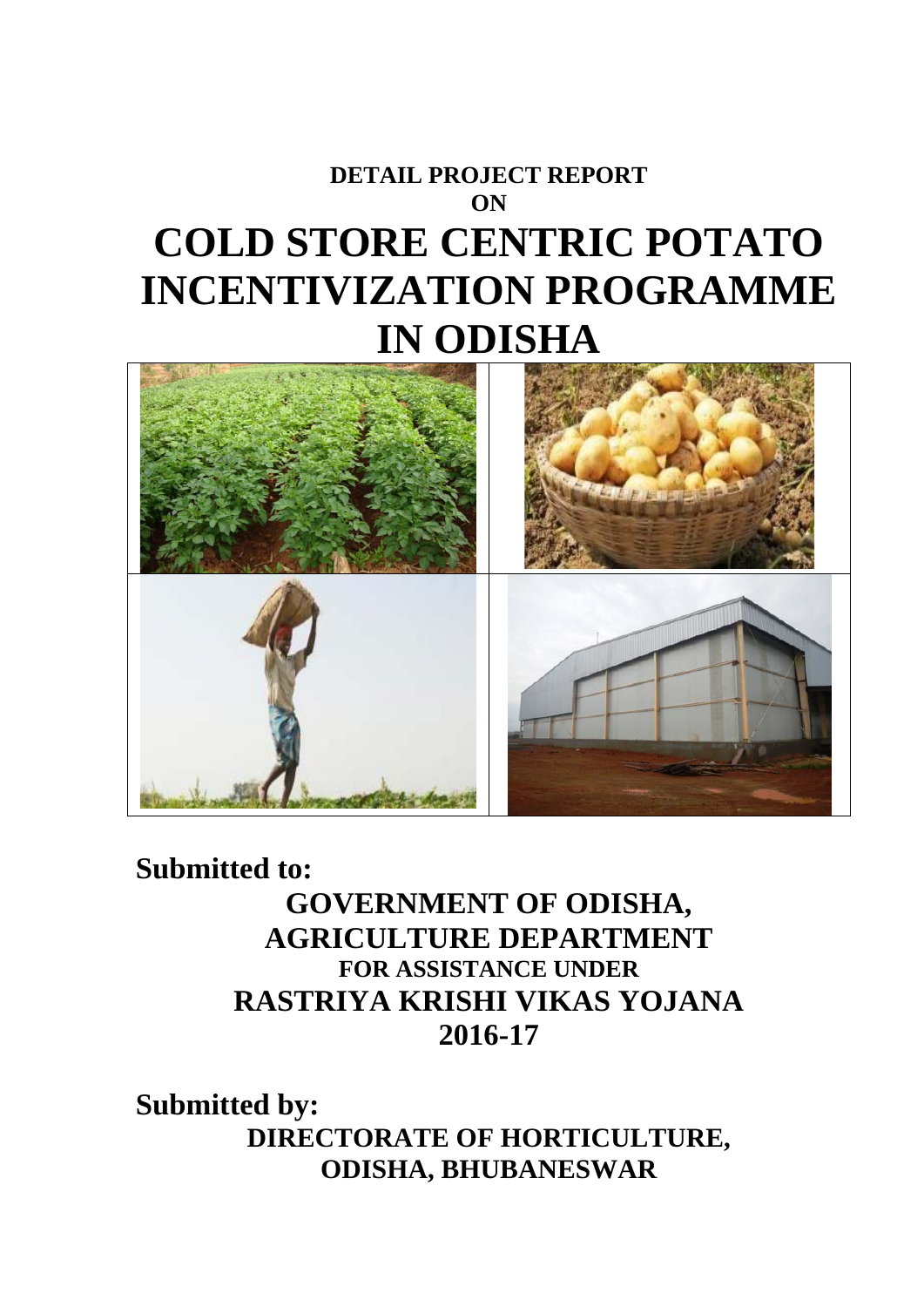## **PROJECT SUMMARY**

| Name of the Project | : Cold Store Centric Potato Incentivization Programme<br>in Odisha                  |
|---------------------|-------------------------------------------------------------------------------------|
| Proposed Work       | : Supply of inputs to the potato<br>farmers to enhance production and productivity. |
| Site                | : All the districts of Odisha (Farmer's Field)                                      |

Project cost & Sourcing of Funds:

| Year           | <b>Physical Target</b> | Assistance per ha     | <b>Financial Target</b> |  |
|----------------|------------------------|-----------------------|-------------------------|--|
|                | (in Ha)                | $(Rs.)$ including     | (Lakh Rs.)              |  |
|                | Rabi                   | contingencies $(1\%)$ | Rabi                    |  |
| 2016-17 (Rabi) | 2500                   | 20,200.00             | 505.00                  |  |

Source of fund : **Rastriya Krishi Vikash Yojana** 

**2016-17: Rs. 505.00 lakhs** 

| <b>Implementing Agency</b> |  | Directorate of Horticulture, |
|----------------------------|--|------------------------------|
|                            |  | Odisha, Bhubaneswar          |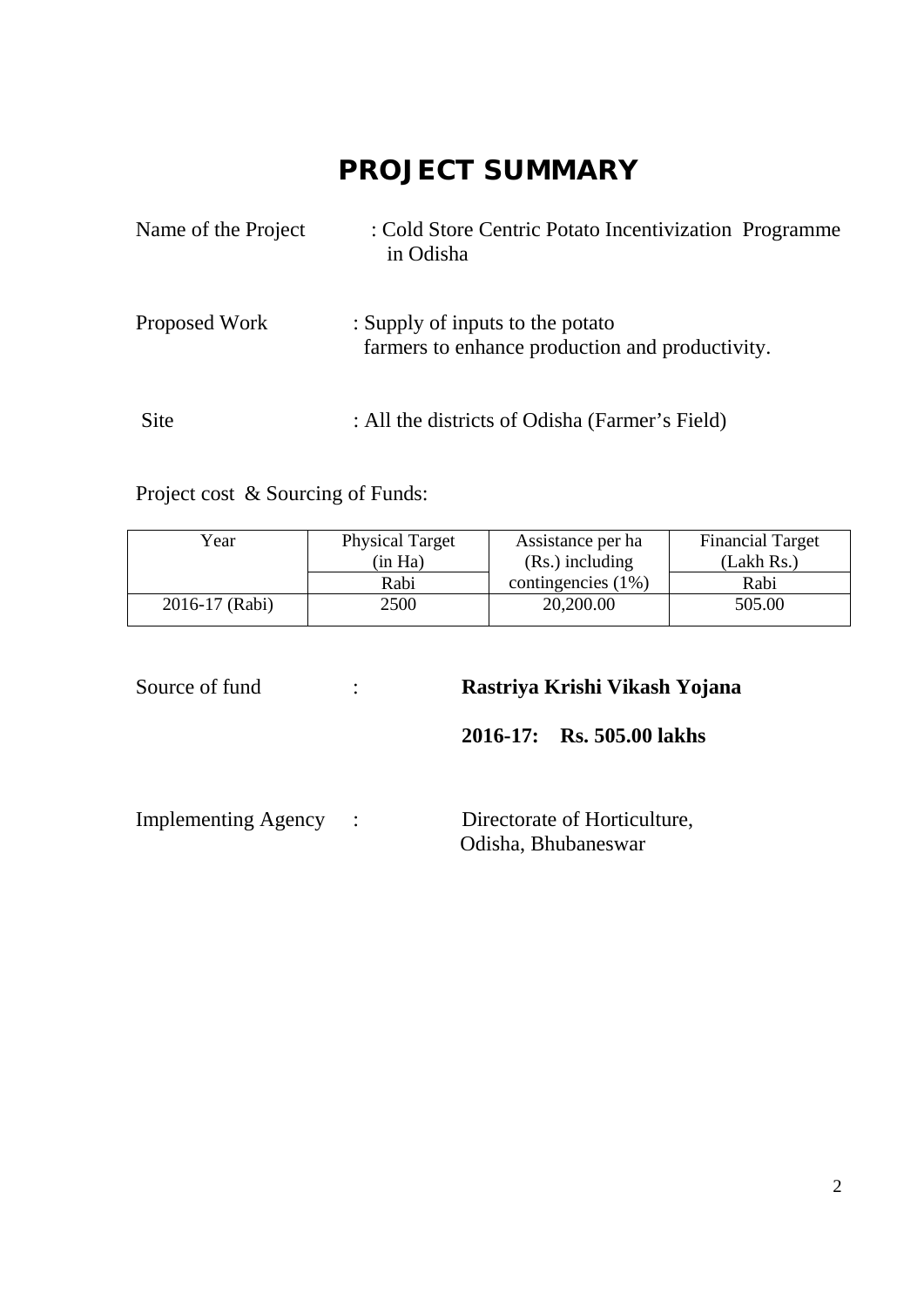## **COLD STORE CENTRIC POTATO INCENTIVIZATION PROGRAMME IN ODISHA**

## **1. INTRODUCTION**

Potato is one of the major vegetable crops grown in our State. Potato is being cultivated over about 25183 ha with production of about 2.78 lakh MTs per annum. The productivity of potato in Odisha is 16.48 MT/ha which is below the all India average of 22.76 MT/ha. Potato is one of the major constituents of daily diet in Odisha and its annual requirement is 10.21 lakh MTs at present as per latest NSSO survey. Odisha produces about 20% of its own requirement of potato annually. Most of the State's potato needs are met by import from neighbouring States like West Bengal. In past couple of years, due to circumstances beyond control of State Administration, acute shortage of supply has been occurring from time to time in Odisha resulting in retail prices reaching up to Rs.40-50 per Kg.

In order to combat the situation and to bring in self sufficiency in potato production, storage and distribution over next 3 years, Government in Food Supplies & Consumer Welfare Department after obtaining orders of Hon'ble Chief Minister, Odisha, constituted a Task Force vide Order No. M.I. (T) 1-62/14- 13659 dt. 19.08.2014.

The soil and climatic conditions of few districts of Odisha are very much suitable for growing of potato where as other districts can also take up potato cultivation. Although potato is being produced in our state during rabi, most of the potatoes are being sold to middlemen and transported to other states.

Potato is cultivated throughout the state during *rabi* season and as monsoon potato during *kharif* in hilly tracts of Koraput and Kandhamal since last few years with high degree of success. Major potato growing districts of Odisha are Puri, Cuttack, Kandhamal, Mayurbhanj, Balasore, Sambalpur and Koraput. July-November and November-March are the potato growing seasons of the State.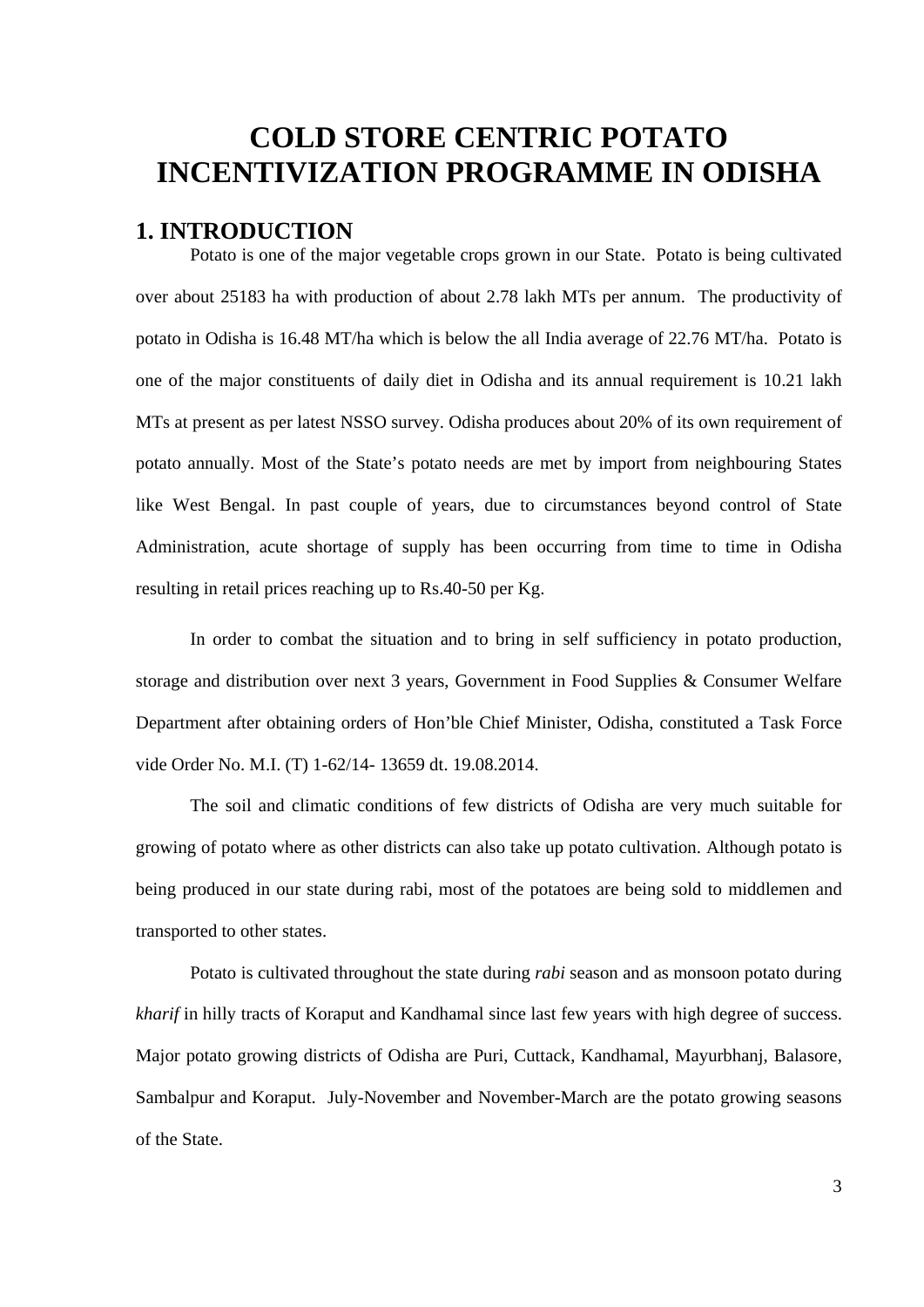|                | POTATO REQUIREMENT IN ODISHA       |            |               |                          |                          |  |
|----------------|------------------------------------|------------|---------------|--------------------------|--------------------------|--|
| SI.            | District                           | Total      | Rate of Rural | Rate of                  | Total                    |  |
| No.            |                                    | Population | Consumption   | Urban                    | Consumption              |  |
|                |                                    | (2011)     | p.a. (Kg)     | Consumption<br>p.a. (Kg) | p.a. (in MT.)<br>2014-15 |  |
|                |                                    |            |               |                          |                          |  |
|                |                                    |            |               |                          |                          |  |
| $\mathbf{1}$   | Angul                              | 1271703    | 24.48         | 23.58                    | 30945.53                 |  |
| $\overline{2}$ | <b>Balasore</b>                    | 2317419    | 24.48         | 23.58                    | 56502.66                 |  |
| 3              | Bargarh                            | 1478833    | 24.48         | 23.58                    | 36067.09                 |  |
| $\overline{4}$ | <b>Bhadrak</b>                     | 1506522    | 24.48         | 23.58                    | 36712.48                 |  |
| 5              | Bolangir                           | 1648574    | 24.48         | 23.58                    | 40179.65                 |  |
| 6              | Boudh                              | 439917     | 24.48         | 23.58                    | 10750.78                 |  |
| 7              | Cuttack                            | 2618708    | 24.48         | 23.58                    | 63447.37                 |  |
| 8              | Deogarh                            | 312164     | 24.48         | 23.58                    | 7621.66                  |  |
| 9              | Dhenkanal                          | 1192948    | 24.48         | 23.58                    | 29097.86                 |  |
| 10             | Gajapati                           | 575880     | 24.48         | 23.58                    | 14034.07                 |  |
| 11             | Ganjam                             | 3520151    | 24.48         | 23.58                    | 85483.39                 |  |
| 12             | J.S.Pur                            | 1136604    | 24.48         | 23.58                    | 27719.76                 |  |
| 13             | Jajapur                            | 1826275    | 24.48         | 23.58                    | 44585.70                 |  |
| 14             | Jharsuguda                         | 579499     | 24.48         | 23.58                    | 13978.09                 |  |
| 15             | Kalahandi                          | 1573054    | 24.48         | 23.58                    | 38398.63                 |  |
| 16             | Kandhamal                          | 731952     | 24.48         | 23.58                    | 17853.24                 |  |
| 17             | Kendrapara                         | 1439891    | 24.48         | 23.58                    | 35173.35                 |  |
| 18             | Keonjhar                           | 1802777    | 24.48         | 23.58                    | 43904.19                 |  |
| 19             | Khariar                            | 606490     | 24.48         | 23.58                    | 14816.28                 |  |
| 20             | Khurda                             | 2246341    | 24.48         | 23.58                    | 54017.78                 |  |
| 21             | Koraput                            | 1376934    | 24.48         | 23.58                    | 33504.48                 |  |
| 22             | Malkangiri                         | 612727     | 24.48         | 23.58                    | 14955.60                 |  |
| 23             | Mayurbhanj                         | 2513895    | 24.48         | 23.58                    | 61366.63                 |  |
| 24             | N.W.Pur                            | 1218762    | 24.48         | 23.58                    | 29756.36                 |  |
| 25             | Nayagarh                           | 962215     | 24.48         | 23.58                    | 23483.27                 |  |
| 26             | Puri                               | 1697983    | 24.48         | 23.58                    | 41327.72                 |  |
| 27             | Rayagada                           | 961959     | 24.48         | 23.58                    | 23415.78                 |  |
| 28             | Sambalpur                          | 1044410    | 24.48         | 23.58                    | 25286.91                 |  |
| 29             | Sonepur                            | 652107     | 24.48         | 23.58                    | 15918.64                 |  |
| 30             | Sundargarh                         | 2080664    | 24.48         | 23.58                    | 50269.89                 |  |
|                | <b>Total</b>                       | 41947358   |               |                          | 1020574.81               |  |
|                | Source: CS & CW Department, Odisha |            |               |                          |                          |  |

The district wise requirement of ware potatoes based on population as estimated by CS  $\&$ CW Department is as follows: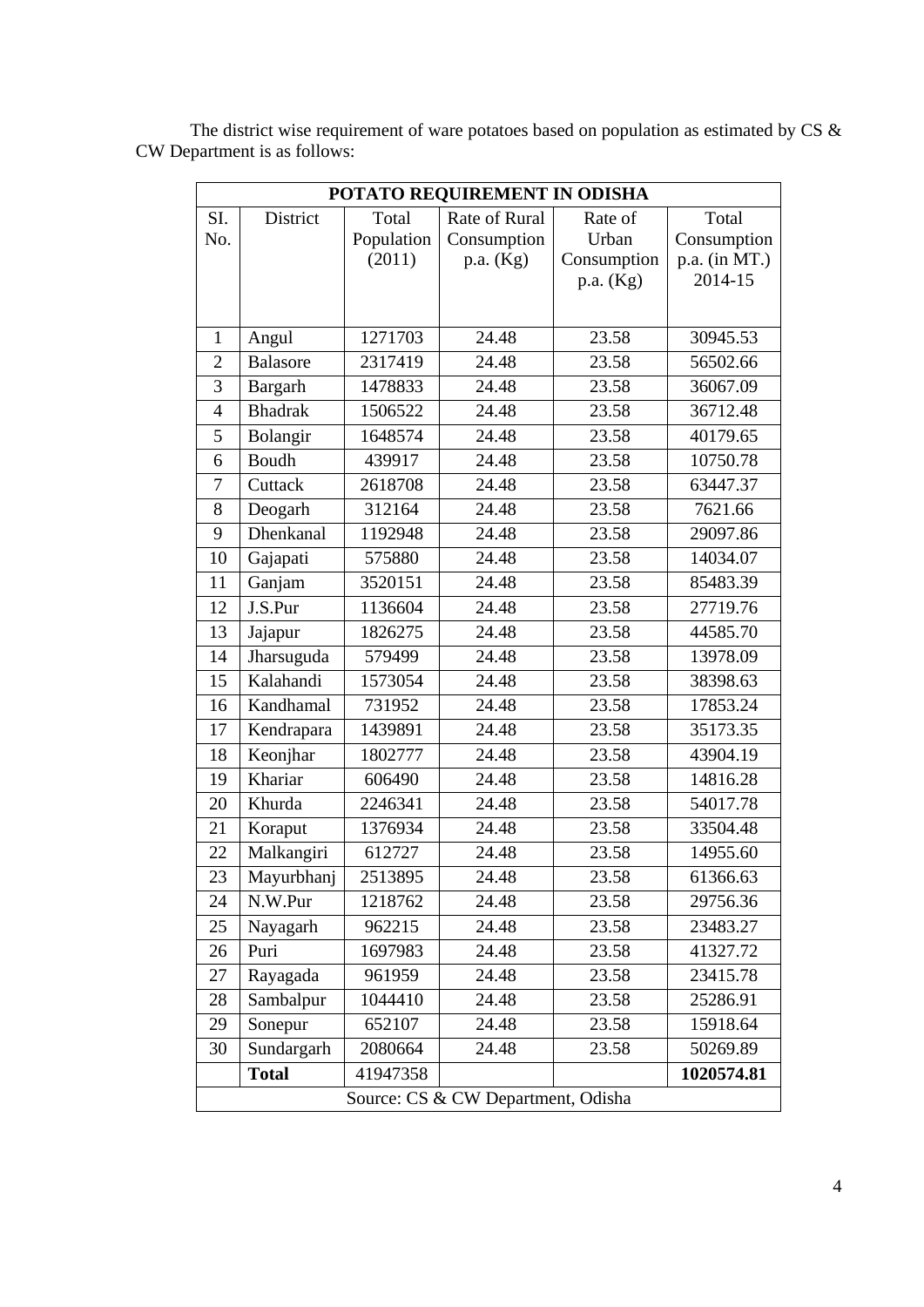The Task Force submitted its report on 27.12.2014 and the approval of the same has been communicated vide Food Supplies and Consumer Welfare Department Notification No: 2051 dt. 29.11.2015 with an instruction to take necessary follow up action.

## **Objectives**

The basic objectives of the incentivization programme are as follows:-

- The incentive assistance would be provided on crop coverage basis by farmers.
- This would promote use of good quality seeds.
- To acquaint the farmers with Good Agricultural Practices (GAP), Integrated Nutrient Management (INM), Integrated Pest Management (IPM), mechanisation, harvesting and post-harvest management of potato.
- $\bullet$  To utilize the capacity of the functional cold storages in the State.
- \* To promote cluster production of potato and link the clusters to cold stores.
- To increase the income of the farmers out of potato cultivation by proper guidance and support.
- \* To create buffer stock inside the State and to stabilize market price.

## **Funding and Monitoring**

\*The expenditure will be made out of RKVY (100% assistance).

\* The programme will be monitored by Directorate of Horticulture.

| Year    | <b>Physical Target</b> | Assistance per ha         | <b>Financial Target</b> |
|---------|------------------------|---------------------------|-------------------------|
|         | (in Ha)                | $(Rs.)$ including         | (Lakh Rs.)              |
|         | Rabi                   | Administrative<br>charges | Rabi                    |
| 2016-17 | 2500                   | 20200.00                  | 505.00                  |

• Financial target includes 1% Administrative Charges above the assistance.

## **Potato varieties**

 The most widely acceptable varieties in Odisha are K.Jyoti and K.Lalima. Now the K. Surya is gaining popularity due to its early maturity, heat tolerance, high yielding, producing high marketable and processing grade tubers.

| Group  | Duration (days) | Variety                                            |
|--------|-----------------|----------------------------------------------------|
| Early  | 70-80           | K.Chandramukhi, K.Ashoka, K.Surya                  |
| Medium | 85-95           | K.Jyoti, K.Pukhraj, K.Badshah, K.Sutlej, K.Lalima, |
|        |                 | K.Arun, K. Chipsona-1, K.Chipsona-3, K. Pushkar,   |
|        |                 | K. Frysona                                         |
| Late   | >100            | K. Sindhuri                                        |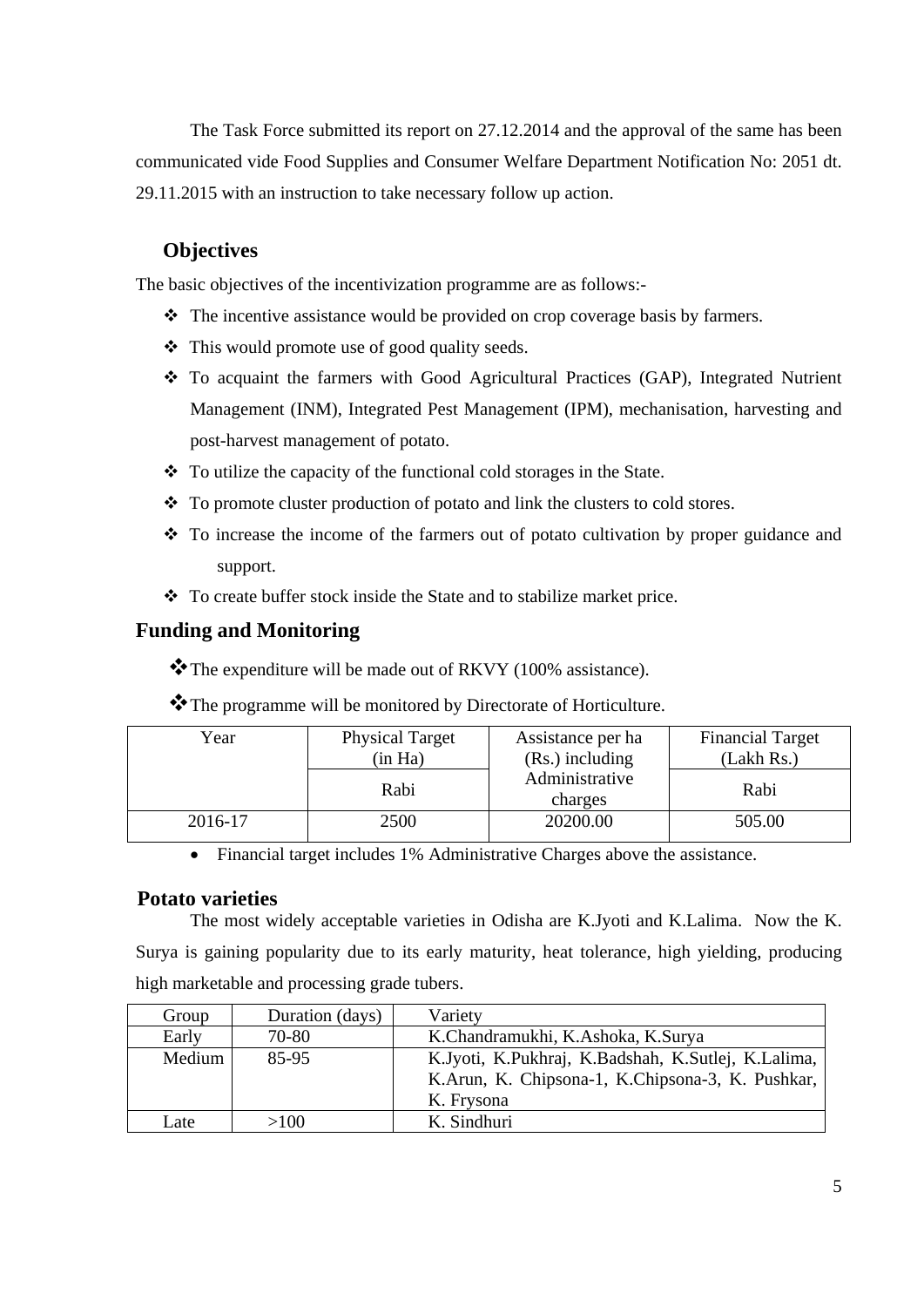#### **Potato seasons**

 The main growing season of potato in Odisha ranges from November to February *i.e.* in *rabi*. In very few pockets in Kandhamal and Koraput, the crop is grown in *Kharif* under hilly slopes where planting starts from June/July coinciding with onset of rain. The potato seasons can be divided to

- a. Kharif /Late Kharif
- b. Rabi

## **2. MODALITIES OF IMPLEMENTATION**

#### **Assessment of requirement:**

- 1. DDH / ADH have to make registration of farmers who desires to avail the Govt subsidy preferably in clusters.
- 2. The AHO of the block has to assess the seed requirement on weekly basis. The DDH / ADH of the district have to consolidate the weekly requirement and inform to the Directorate by 05.10.2016.

#### **Meeting the seed requirement:**

- 1. The requirement will be first met from the stock available with NSC & NHRDF produced as per MOU and will be distributed by the staffs of DDH/ADH.
- 2. The balance requirement has to be met from the empanelled seed producers/cold store owner inside state and districts will be allocated to the agencies.
- 3. District wise supplier has to be selected. If no supplier applied for a district, the suppliers of nearby districts will be allowed to sale in that district.

#### **Procurement of seeds**

- Advertisement will be made for agency, source of seed potatoes, quantity available, variety, type of seed, rate and operating district.
- $\triangle$  The supplier should be a potato seed producer having certification in his name.

#### **Eligibility of Cold Store owner**

- Running cold store owners inside Odisha.
- Persons with valid agreement with running cold store owner upto December, 2017 or more inside Odisha.
- $\div$  Cold stores under construction and likely to be completed by 1<sup>st</sup> March, 2017 inside Odisha. Such cold store owners should give an undertaking that they will install the cold store by  $1<sup>st</sup> March$ , 2017.
- $\div$  He / She should have agreement with seed producers outside state for procurement of seed potatoes.
- He should have buy back arrangement with farmers / agreed to make buy back of seed potatoes.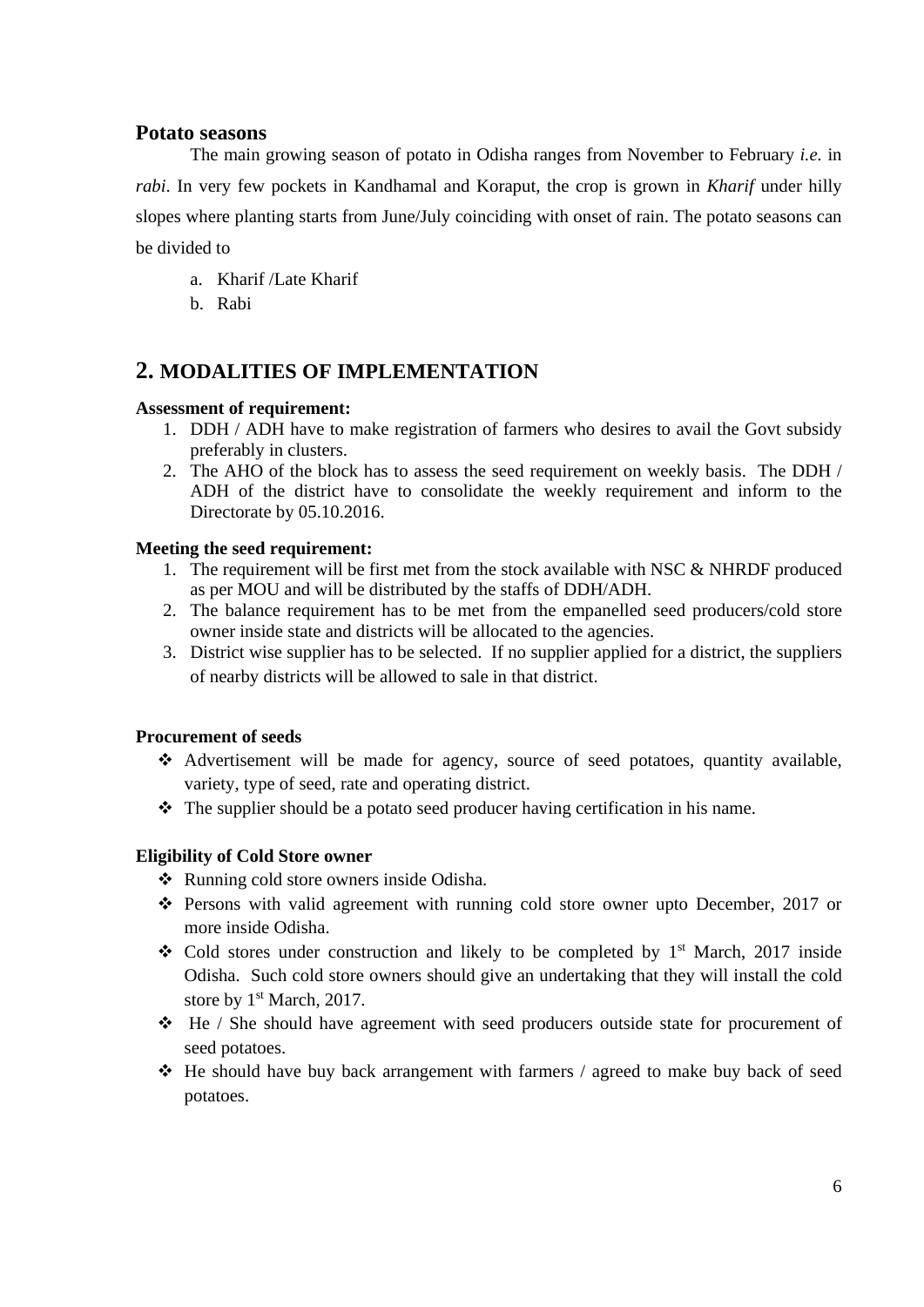- $\div$  He will give an undertaking that he will procure at least 75% of the potatoes to be produced (Maximum production of 20MT/Ha) by the farmers to whom he has supplied the seed potatoes.
- Each cold store can sale seed potatoes up to 1400 quintals per 1000 MT capacity of the cold store to cover 70 ha area in his catchment area.
- $\cdot$  He will deposit Rs.1.00 lakhs as caution money, which will be returned after March, 2017 in case no complaint received or violation of any preconditions.
- $\div$  He will agree to bear the verification cost of the seed source and stock.

## **Maintenance of quality:**

- 1. Director of Horticulture will constitute expert committee for verification of the Seed Potato at source involving scientists from OUAT / KVK / CHES. The committee will verify the followings:
- a) The bidder is a producer of the seed potatoes. In case of cold store owner, the linked seed producer has to be verified. No trader should be entertained.
- b) Valid certification tag in case of certified seeds.
- c) Verification with certification agency if required.
- d) Records of seed production undertaken by the agency directly or in association with other farmers.
- e) Physical verification of the stock at cold store for seed size, presence of pathogen, sprouting of tubers etc.
- f) Past records of the seed producer.
- g) In case of tissue culture raised seed potatoes (G3/G4), the TC laboratory, DBT certificate / certificate from authentic Organization / virus indexing certificate, production capacity, past records etc. to be verified.
- h) In case of any doubt regarding quality, the verification team may draw samples and send it to Seed Testing Laboratory / OUAT for testing.
- 2. The stock after arrival at district has to be verified by a team of officers comprising DDH/ADH and KVK scientist before delivery to the farmers and record the findings. The committee will verify the followings:
- a) The source of stock.
- b) Lot No.
- c) Truck / Lorry No.
- d) No of bags.
- e) Average weight of bag.
- f) Average seed size.
- g) Seed quality such as presence of disease symptom, sprouting, shrinkage, rot tubers etc.

## **Seed Cost**

- $\cdot \cdot$  The cold store owner / agencies have to sell their seed potatoes as per the price fixed by State Level Seed Pricing Committee.
- $\hat{\cdot}$  The agencies have to display the cost of seed potatoes in their sale counters in a visible place duly signed by the DDH / ADH.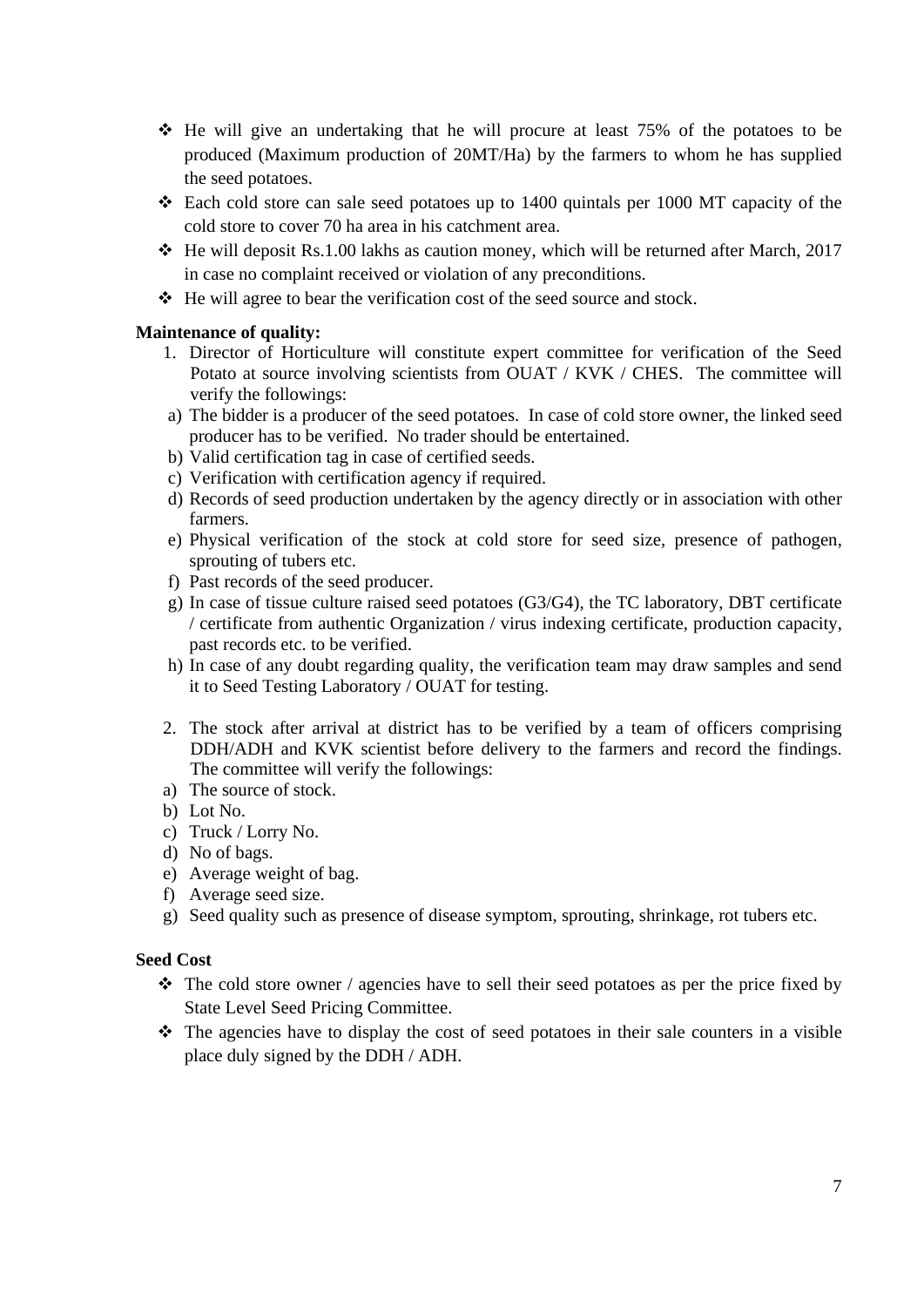#### **Target**

- The DDH / ADH will be given district target for Government sponsored programme. He has to indicate the block target to the AHO / HO in charge of the blocks.
- Exceeding of target should be done only after approval of Director of Horticulture.

#### **The process**

- Advertisement will be made by Director of Horticulture for registration of farmers and empanelment of seed suppliers.
- The farmer has to register at DDH/ADH/AHO Office indicating area coverage and requirement of seed potatoes.
- $\triangle$  The AHO/HO has to maintain a register of farmers of his block.
- Any farmer having own land (or ancestral) / tenant can get the benefit under the programme. However in case of tenant farmer a written permission from the land owner / PRI member regarding tenancy has to be furnished by the farmer.
- $\triangle$  This process should be completed by the month of September.
- $\cdot \cdot$  Verification of seed source has to be completed by 15<sup>th</sup> October, 2016.
- A farmer can avail subsidy for a minimum of 0.1 ha to maximum of 1.0 ha. Small plot adjacent to large patches can also be accommodated.
- The AHO has to send a list of registered farmers along with quantity of seed materials to be purchased to the seed supplier.
- The farmer has to procure the seed potatoes from among the approved seed suppliers and variety as per his choice with proper acknowledgement. However, seeds potatoes produced under MoU will be mobilized through Directorate of Horticulture.
- $\div$  The farmer has to complete the planting of the seed potatoes and apply for release of subsidy in the specified format along with acknowledgement of seed potatoes (to ensure that good quality seed potatoes have been used), identity proof and land particulars.

#### **Role of seed supplier**

- $\triangleright$  He has to apply as per advertisement indicating variety, source, authenticity of source, quantity available, type of seed and offered price.
- $\triangleright$  He has to arrange the source verification of the stock before sell to the farmers.
- $\triangleright$  He has to give an undertaking that he will sell seed potatoes duly verified by the Technical Committee for Govt sponsored programme at approved price.
- $\triangleright$  He has to display the sell price duly approved by DDH / ADH of the district in the sell counter in a visible place from  $15<sup>th</sup>$  October to onwards.
- $\triangleright$  He has to keep seed potatoes during planting time.
- $\triangleright$  He has to maintain stock register indicating stock received, stock sold out, name of the farmer etc.
- $\triangleright$  He has to issue Money receipt for each sale of seed potatoes and obtain the signature of the farmer.
- $\triangleright$  Seed supplier is responsible for seed quality. Any complaint will be resolved by him (with compensation if any).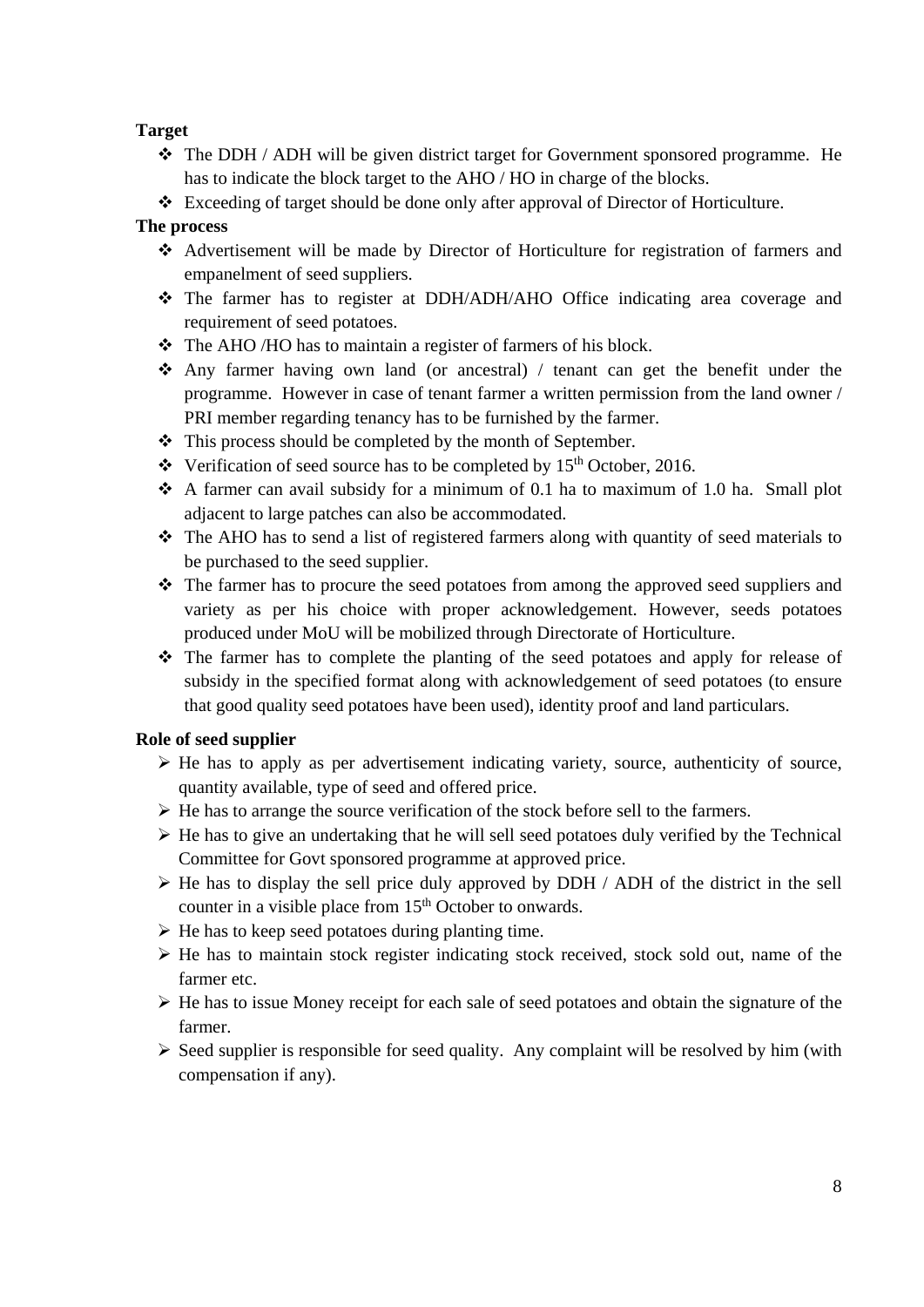#### **Role of farmer**

- $\div$  He has to purchase the seed potatoes @15-20 quintals/ha (depending on size of seed tubers) from the authorized seed sellers / suppliers.
- $\triangle$  He has to procure the seed materials with proper acknowledgement.
- $\triangle$  He has to plant seed potatoes and apply for release of subsidy.
- He has to sign an agreement with the cold store owner to sell potatoes to the cold store owner up to 75% of his production potential ( $@20$  MT/ha)  $@20\%$  of the seed cost. However, he has the option to sell outside, but he has to inform the cold store owner in written by end of February.

#### **Role of cold store owner**

- $\triangleleft$  He has to apply as per advertisement for seed supply along with necessary enclosures.
- He has to make agreement with one or more seed producers for seed supply.
- $\triangle$  He may convince the farmers in his catchment area / other areas for potato cultivation.
- $\triangle$  He has to verify his seed materials with the expert team.
- $\triangle$  He has to keep the stock of seeds during planting season.
- $\triangle$  He has to sale seed potatoes to the farmers and provide proper acknowledgement.
- He has to maintain the list of farmers, quantity of seed supplied, area to be covered etc.
- $\triangle$  Ha has to procure ware potatoes from the farmers to whom he has supplied seed potatoes under agreement.

#### **Responsibility DDH / ADH**

- 1. Assessment of weekly requirement.
- 2. Linking potato cultivation with financial institutions for loan facility if required by the farmers.
- 3. Facilitate the agencies for storage of the seed potatoes after arrival in the district. Presence of Govt storage space may be explored. In case of private premises, the seed producer has to pay the rent.
- 4. The stock after arrival in field will be verified by a team of experts.
- 5. The stock arrived in the district should be disposed off within 4 days. Delayed disposal will lead to weight loss, shrinkage and rottage for which DDH/ADH will remain responsible.
- 6. The AHO has to mobilize the farmers to prepare the land and get ready for procurement of seeds and planting within 7 days of arrival of stock.
- 7. The farmers should be informed about use of cut tubers (In case the seed size is more), suberization, seed treatment and other cultural practices.
- 8. Release of subsidy to the farmers in time.

#### **Monitoring**

- $\triangleright$  The programme will be taken up in all districts of the state.
- $\triangleright$  Preference will be given for clusters and in the vicinity of cold stores.
- $\triangleright$  The DDH / ADH / AHO and field functionaries of Directorate of Horticulture have to visit the crop area and give advice on agro techniques.
- ¾ The Technical Committee can also make surprise check of the seed stores.
- $\triangleright$  The AHO / HO have to take the GPS enabled photograph after getting the application from the farmer and recommend for release of Govt assistance.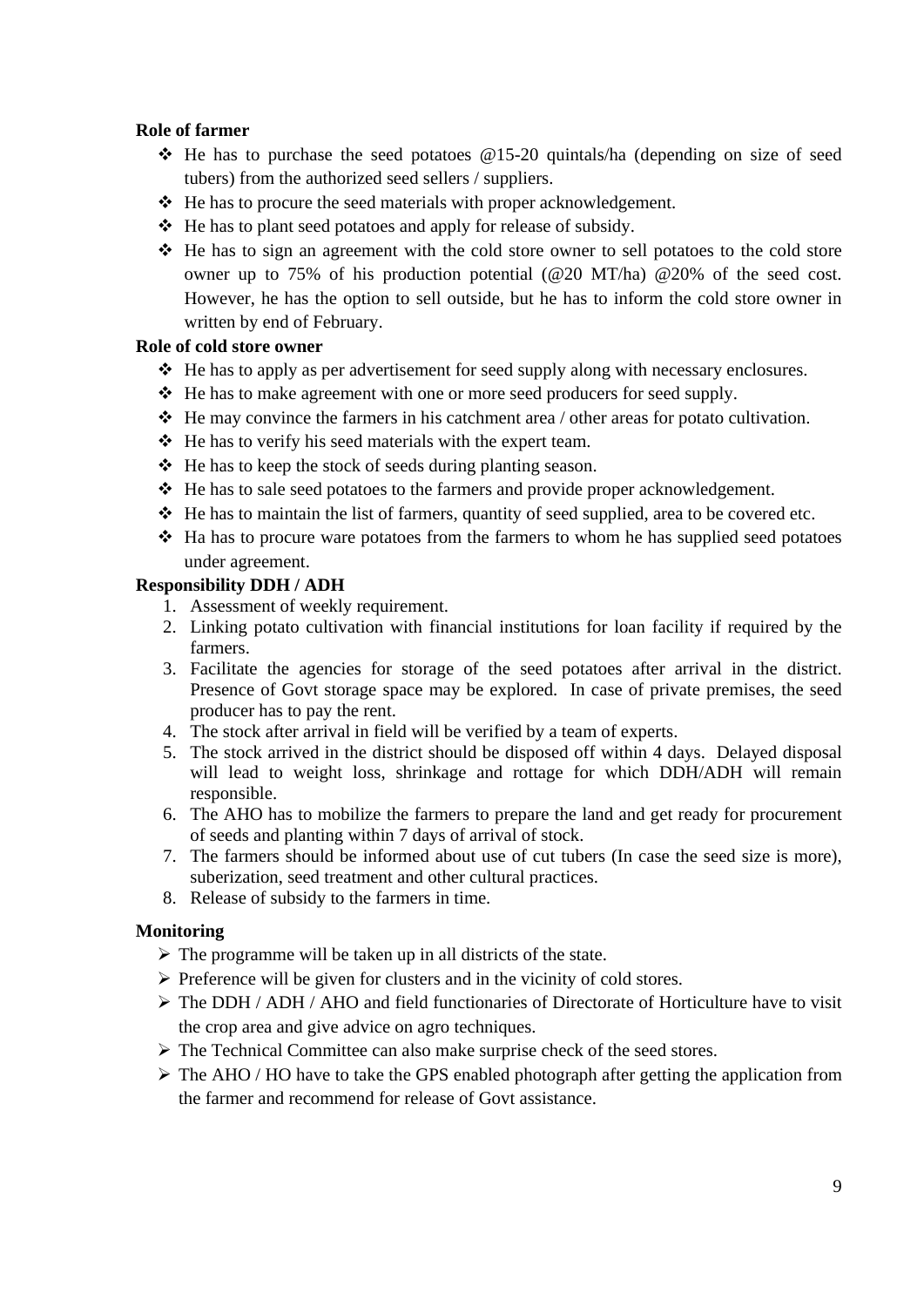- $\triangleright$  Arrangement for trainings will be made through ATMA and KVKs.
- ¾ Selection of area and progress of work will be regularly monitored by the ADH/DDH.
- $\triangleright$  The AHO/HO in charge of Block has to visit all the patches while DDH/ADH to visit at least 50% of the patches.
- $\triangleright$  Facilitator may be engaged within the contingencies charges.
- $\triangleright$  Crop cutting of patches will be taken up in consultation with KVK.

## **Selection of facilitator, duties and incentives**

- The facilitator will be selected by the AHO with due approval of the ADH/ DDH.
- The facilitator will be selected from those trained under self employment gardeners training (NHM), RKVY training or State Employment Mission programme at School of Horticulture, Khordha, HTI, Kalinga and HTI Sambalpur or a progressive farmer of the locality.
- The cold store owner / his representative can also be the facilitator.
- The facilitator will get the remuneration based on area monitored by him.
- Facilitator will coordinate all the aspects of potato production i.e selection of patch, selection of farmers, formation of farmer's group, facilitate credit linkage, seed procurement, irrigation management, provide technical knowhow to the farmers, input application by farmer, help in training, harvesting and despatch of produce to cold store etc.
- The facilitator has to collect the application, bills for payment and deposit the same in the office of the AHO.
- Incentive of facilitator will be provided out of contingencies component available in the estimate through online.
- Rs.200/- per ha will be paid to the facilitator in 2 instalments during 2016-17.
	- 50 % will be paid after planting of potatoes in the field and release of subsidy to the farmers.
	- 50% will be paid after harvest and marketing / storage of the produce.
- If a facilitator will leave the monitoring work in between he shall be entitled to receive the amount as per the work done by him.

## **Fund management**

- Director of Horticulture will allocate the fund to the ADH/DDH concerned basing on the targeted area coverage.
- The farmer has to produce the acknowledgement for purchase of seed potatoes. He has also to give an undertaking that he has utilized all other required inputs in his potato crop.
- The facilitator / HEW have to collect the bills for payment and deposit the same in the office of the AHO who after verification will forward to DDH/ADH. During verification the GPS reading, Khata No, Plot No, and area of the plot have to be mentioned.
- The extent of subsidy shall be limited to Rs.20, 000 per ha during 2016-17.
- The Govt assistance should be released within one month from receipt of proposal from the farmer. However he / she may verify the crop / claims and give sufficient reasons for non payment.
- The DDH / ADH will release the Govt assistance in a single phase by RTGS.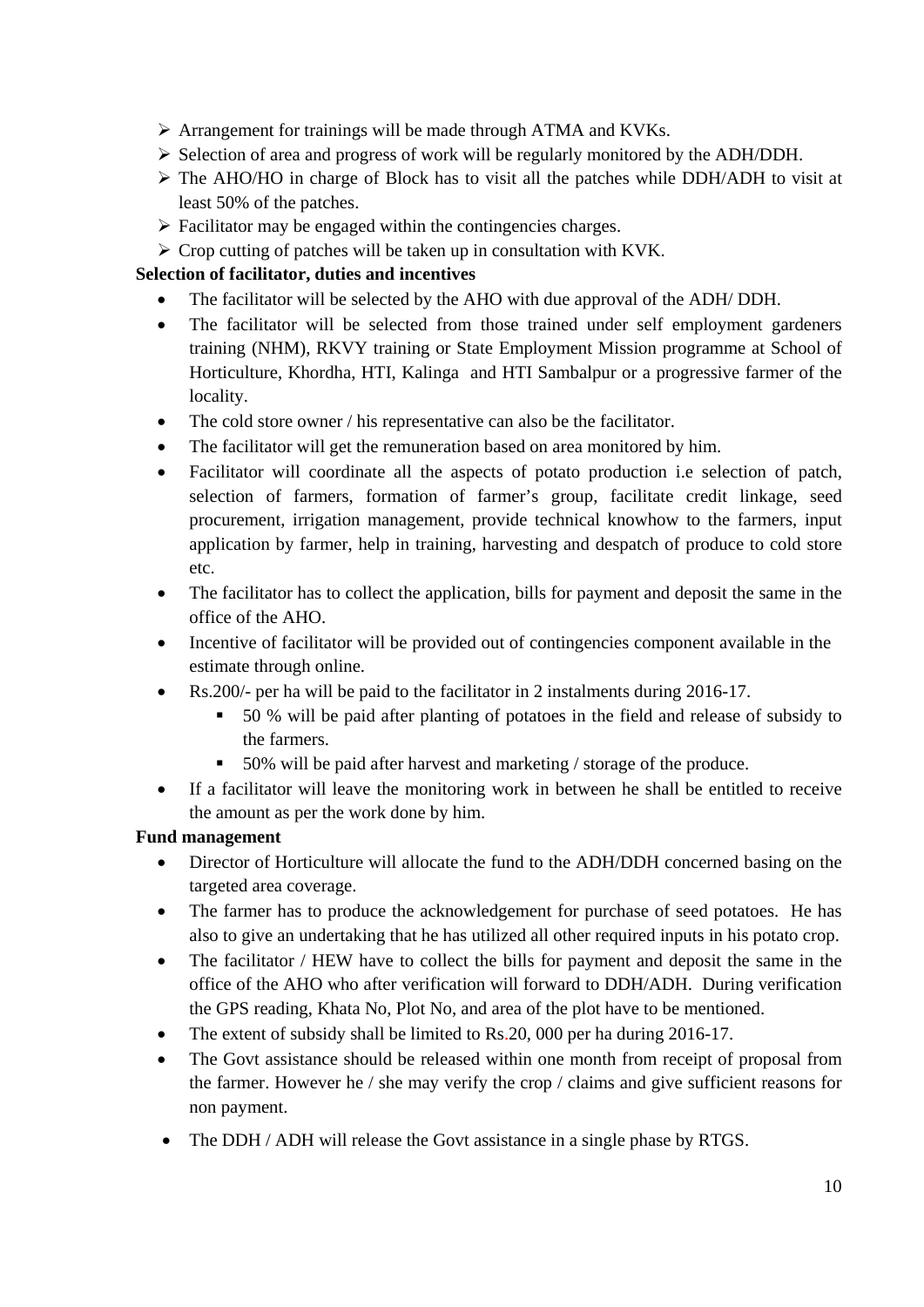- In case of credit linked proposals, the Govt assistance will be transferred to the loan account of the beneficiary maintained in the FI after getting written consent from the farmer.
- In case of convergence with other departments, the Govt assistance will be paid to the farmer / deposited with the coordinating department after getting written consent from the farmer.
- The documentation, GPS recording of cultivated areas, literature and advertisement will be met out of the contingencies component.
- DDH /ADH have to furnish the UC on expenditure as per financial guideline.

#### **Redressal of grievances in case of supply of poor quality seeds:**

- 1. A team comprising of Potato Breeder, OUAT / Scientist from Plant Pathology, OUAT / Scientist from KVK, DDH/ADH from Directorate of Horticulture, representative from seed supplying agency will visit the site and recommend for sanctions. They may draw samples and send to Seed Testing Laboratory, Samantarapur, Bhubaneswar / Department of Plant Pathology, OUAT and get the reasons for the damage.
- 2. The team also recommend the amount of compensation to be paid to the farmer in case of crop damage due to supply of poor quality seed potatoes by the agency based on cost of cultivation and crop condition.

## **3. THE PROPOSAL:**

Since about 68% of the farming community are small and marginal in the state and most of them are unable to procure seed potatoes as per their requirement due to non availability of adequate funds. Thus it has been proposed to provide assistance on material components and assist the farmers for growing potato crop in their own fields. The cost of inputs for cultivation of potato is as follows:

| COMPONENTS OF INPUTS IN POTATO CULTIVATION |                                 |            |            |                   |       |
|--------------------------------------------|---------------------------------|------------|------------|-------------------|-------|
| Density: 90000<br>Area- 1 ha               |                                 |            |            |                   |       |
| SI                                         | Components of cost              |            |            | Spacing:45X22.5cm |       |
| No                                         |                                 | Unit       | <b>Nos</b> | Rate              | Cost  |
|                                            | A. MATERIAL                     |            |            | (Rs.)             | (Rs.) |
| $\mathbf{1}$                               | Cost of seed materials          | Qtl        | 20         | 3000              | 60000 |
| $\overline{2}$                             | Seed treating chemical@ 40g/Qtl | a          | 800        | 0.8               | 640   |
| 3                                          | Manure / Compost                | MT         | 10         | 500               | 5000  |
| 4                                          | Biofertilizers(Azotobactor+PSB) | Kg         | 10         | 80                | 800   |
| 5                                          | Fertilizers                     |            |            |                   |       |
| 6                                          | Nitrogen                        | Kg         | 120        | 12.37             | 1484  |
| 7                                          | Phosphorus                      | Kg         | 60         | 47.8              | 2868  |
| 8                                          | Potassium                       | Kg         | 120        | 27                | 3240  |
| 9                                          | <b>Micronutrients</b>           | Kg         | 3          | 250               | 750   |
| 10                                         | <b>PP</b> chemicals             | <b>Nos</b> | 3          | 600               | 1800  |
| 11                                         | Irrigation charges              | Hr         | 35         | 75                | 2625  |
| 12                                         | Miscellaneous expenses          | LS         |            |                   | 793   |
|                                            | <b>SUB TOTAL - B</b>            |            |            |                   | 80000 |

\*NPK shall not be subsidised under this programme.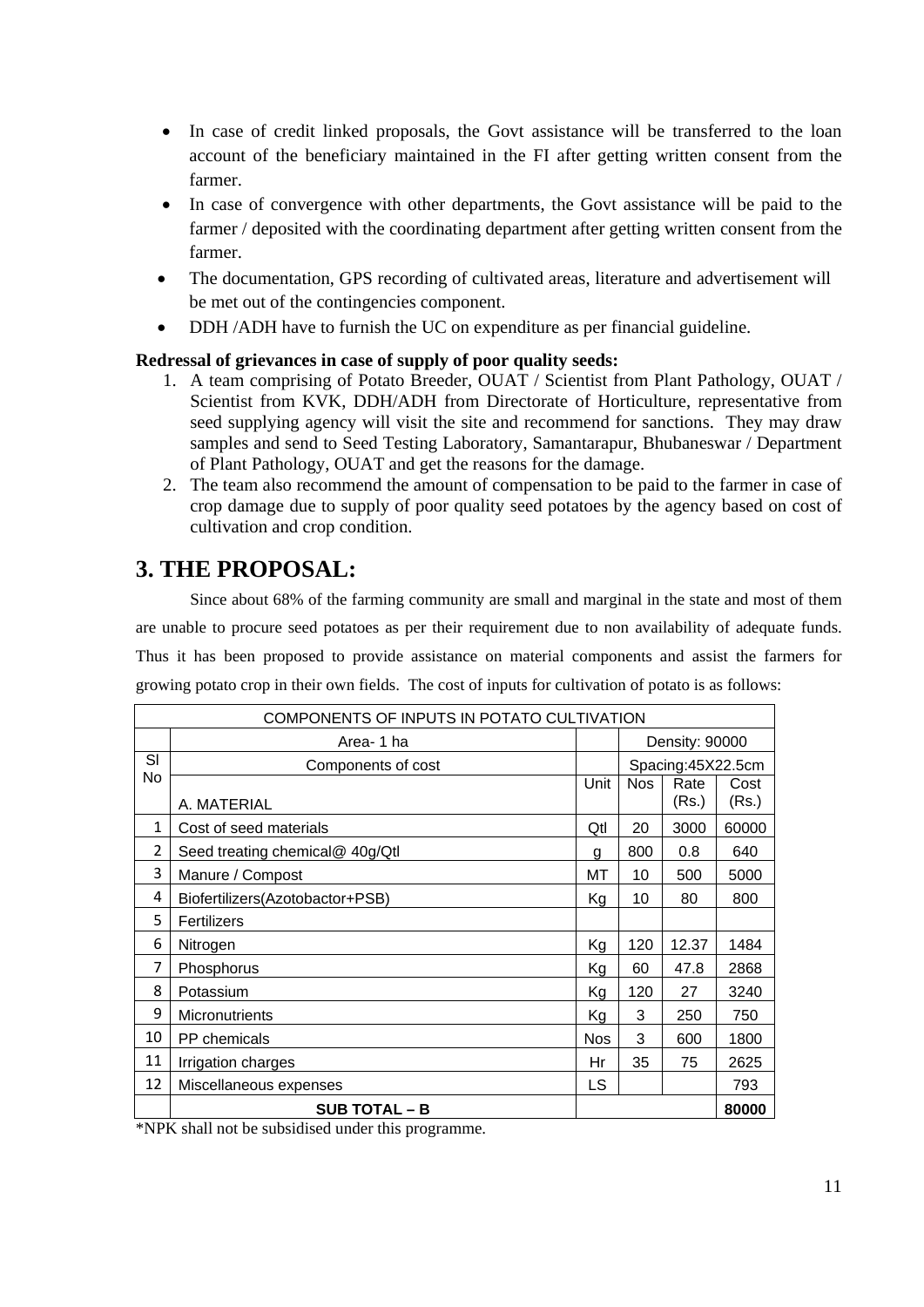It has been proposed to provide assistance per ha of potato crop coverage of 2500 ha with assistance of Rs.20, 000 per ha during 2016-17. Further, the farmer has to bear the rest amount of material component and labour as well. The potatoes after production will be stored inside the state cold stores as well as maintenance of Buffer Stock of potato.

| Year    | Material component of<br>cultivation (Rs. per Ha) $\vert$ (Rs. per ha) | Assistance from RKVY | <b>Farmers</b> share<br>(Rs. per ha) |
|---------|------------------------------------------------------------------------|----------------------|--------------------------------------|
| 2016-17 | 80,000                                                                 | 20,000               | 60,000                               |

#### **The project cost is Rs. 505.00 Lakhs during 2016-17 as follows:-**

| Year    | <b>Physical Target</b> | Assistance per ha (Rs.) including | <b>Financial Target</b> |
|---------|------------------------|-----------------------------------|-------------------------|
|         | (in Ha)                | Contingencies                     | (Lakh Rs.)              |
|         | Rabi                   |                                   | Rabi                    |
| 2016-17 | 2500                   | 20200.00                          | 505.00                  |

## **RKVY ASSISTANCE REQUIRED:**

#### **The year wise requirement of funds under RKVY is as follows:**

| Year    | Total amount in<br>Lakh Rs. |
|---------|-----------------------------|
| 2016-17 | 505.00                      |

#### **Expected Outcome**

- Higher production of Potato.
- Productivity improvement of Potato due to use of quality seeds having higher production capacity.
- Increased income of the farmer per unit area.
- Increase the production of storable potato inside the state for creation of buffer stock.
- Mobilization of farmers to store potatoes in the cold store.
- The production of potatoes out of the crop coverage will be as follows:-

| Year    | Physical Target (Area in Ha) | Expected production<br>(MT) |
|---------|------------------------------|-----------------------------|
| 2016-17 | 2500                         | 100000                      |

#### **Project Co-ordinator details**

|                    | <b>Name</b> | <b>Designation</b>       | <b>Mobile No</b> | E-mail Id         |
|--------------------|-------------|--------------------------|------------------|-------------------|
| <b>State Level</b> | Dr.         | Bhagyarathi Dy. Director | of 9437421475    | ddhrkvy@gmail.com |
|                    | Pradhan     | Horticulture (Hqrs)      |                  |                   |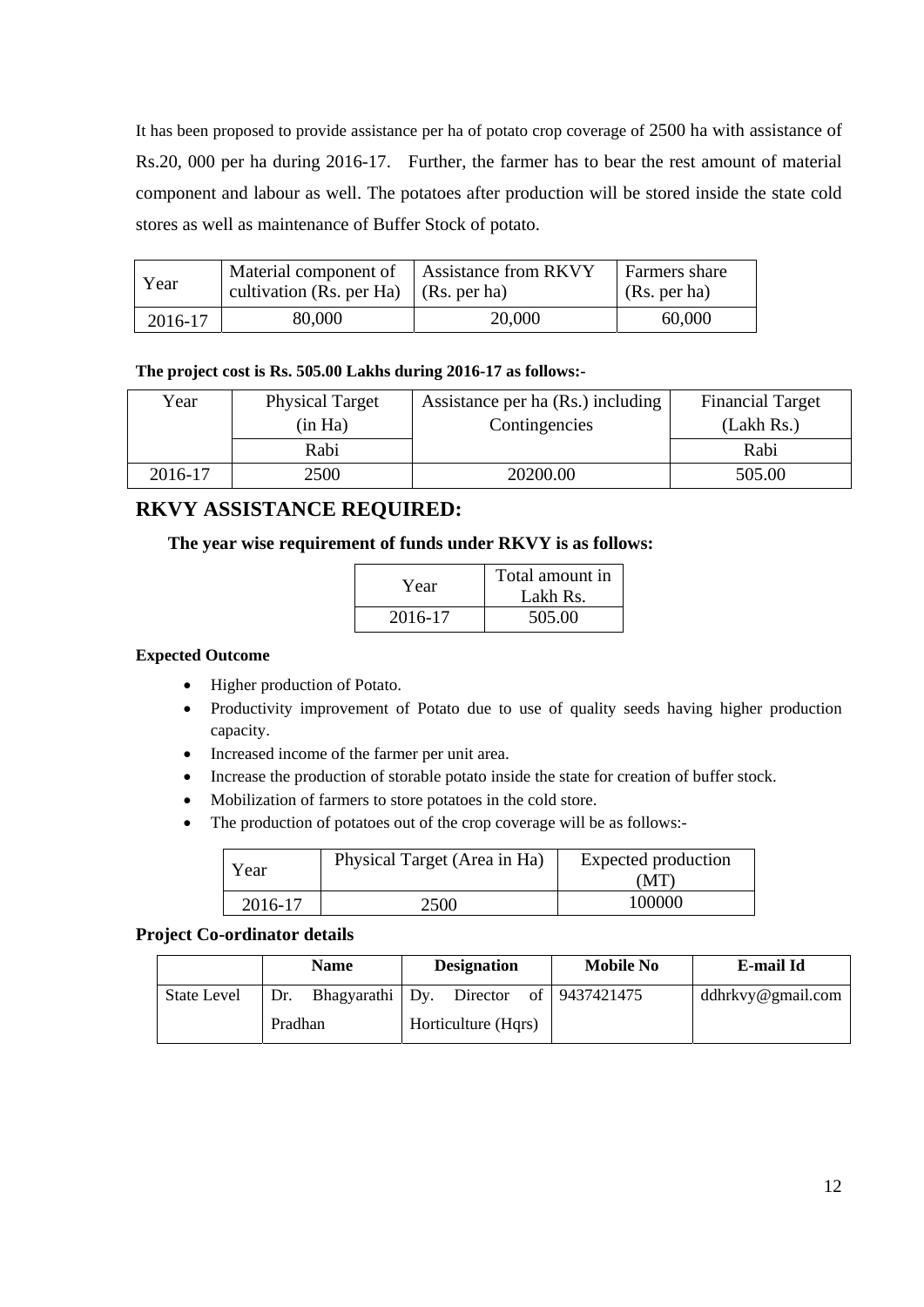**Annexure-I**

## **APPLICATION FORM FOR COLD STROE CENTRIC POTATO INCENTIVISATION PROGRAMME IN ODISHA DURING 2016-17 UNDER**

|                             | <b>RKVY</b> |                                      |
|-----------------------------|-------------|--------------------------------------|
| 1. Name of the Beneficiary* |             |                                      |
| 2. Father's Name            |             |                                      |
| 3. a) Village               | $b)$ $G.P$  |                                      |
| c) Block                    |             | d) District                          |
| 4. a) Caste                 |             | SC/ST/OBC/OC                         |
| b) Sex                      |             | Male/Female                          |
| 5. Category                 |             | Small/Marginal/Other                 |
| 6. BPL status               |             | BPL-Yes/ No. BPL Card No.            |
| 7. Plot No.                 |             |                                      |
| 8. Patta/Khata No.          |             |                                      |
| 9. Bank A/c details         |             | : Name of the Bank                   |
|                             |             |                                      |
|                             |             |                                      |
|                             |             |                                      |
| 10. Source of Irrigation    |             | :a)Tank b)Canal c)Lift Irrigation    |
|                             |             | e) Shallow BW d) Deep BW e)Open Well |

11. Area to be covered in ha

12. Quantity of Seed Potato to be used :

13. Linking to (Name of the cold store):

 I do here by undertake to be totally responsible for success of the potato cultivation and use the inputs in the field for potato cultivation for which subsidy is meant for.

Signature of the Farmer

Facilitator/HEW/Gardener HO/AHO

 Countersigned by DDH/ADH

\* In case of tenant farmer he has to produce a certificate from the PRI member / land owner.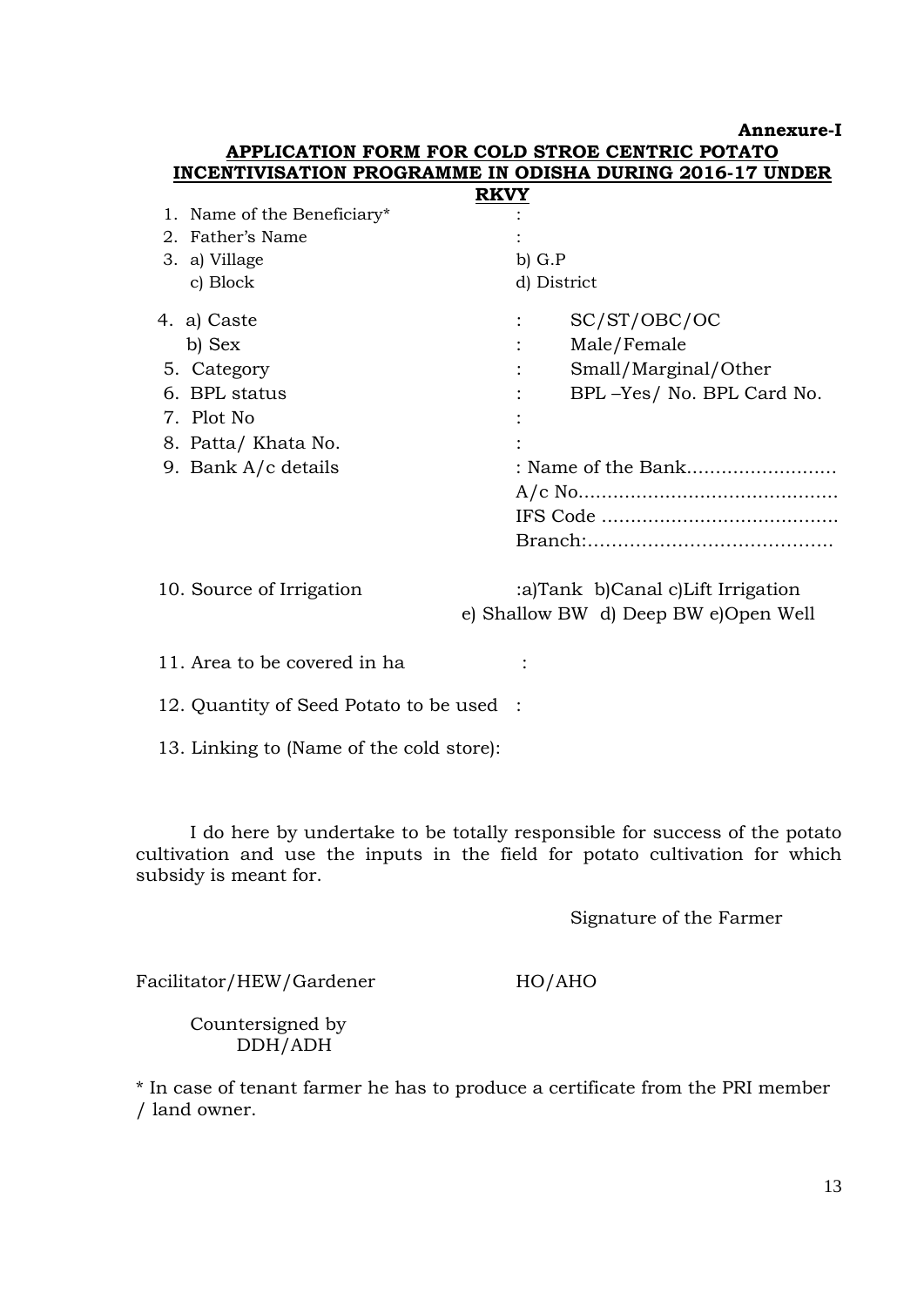**Annexure-II**

#### **SUBSIDY RELEASE FORM FOR AVAILING SUBSIDY UNDER COLD STROE CENTRIC POTATO INCENTIVISATION PROGRAMME IN ODISHA UNDER RKVY**

| 4. Name of the Beneficiary*                                                                                      |                                                                                                                          |
|------------------------------------------------------------------------------------------------------------------|--------------------------------------------------------------------------------------------------------------------------|
| 5. Father's Name                                                                                                 |                                                                                                                          |
| 6. a) Village                                                                                                    | $b)$ $G.P$                                                                                                               |
| c) Block                                                                                                         | d) District                                                                                                              |
| 4. a) Caste<br>b) Sex<br>5. Category<br>6. BPL status<br>7. Plot No<br>8. Patta/Khata No.<br>9. Bank A/c details | SC/ST/OBC/OC<br>Male/Female<br>$\ddot{\cdot}$<br>Small/Marginal/Other<br>BPL-Yes/ No. BPL Card No.<br>: Name of the Bank |
| 10. Quantity of Seed Potato used                                                                                 |                                                                                                                          |
| 11. Area covered in ha                                                                                           |                                                                                                                          |
| 12. Bill amount                                                                                                  |                                                                                                                          |
|                                                                                                                  |                                                                                                                          |

 Certified that I have purchased the seed potato and inputs mentioned above at my own choice and utilized in my above mentioned plot.

Signature of the Farmer

#### **For Office use only**

Certified that the above farmer has cultivated potato over ……. ha as the GPS reading. The longitude of the plot is ………. and latitude is ………….. and submitted bill amount of Rs. ………… The above farmer is eligible for Rs……….

Facilitator/HEW/Gardener HO/AHO

 Countersigned by DDH/ADH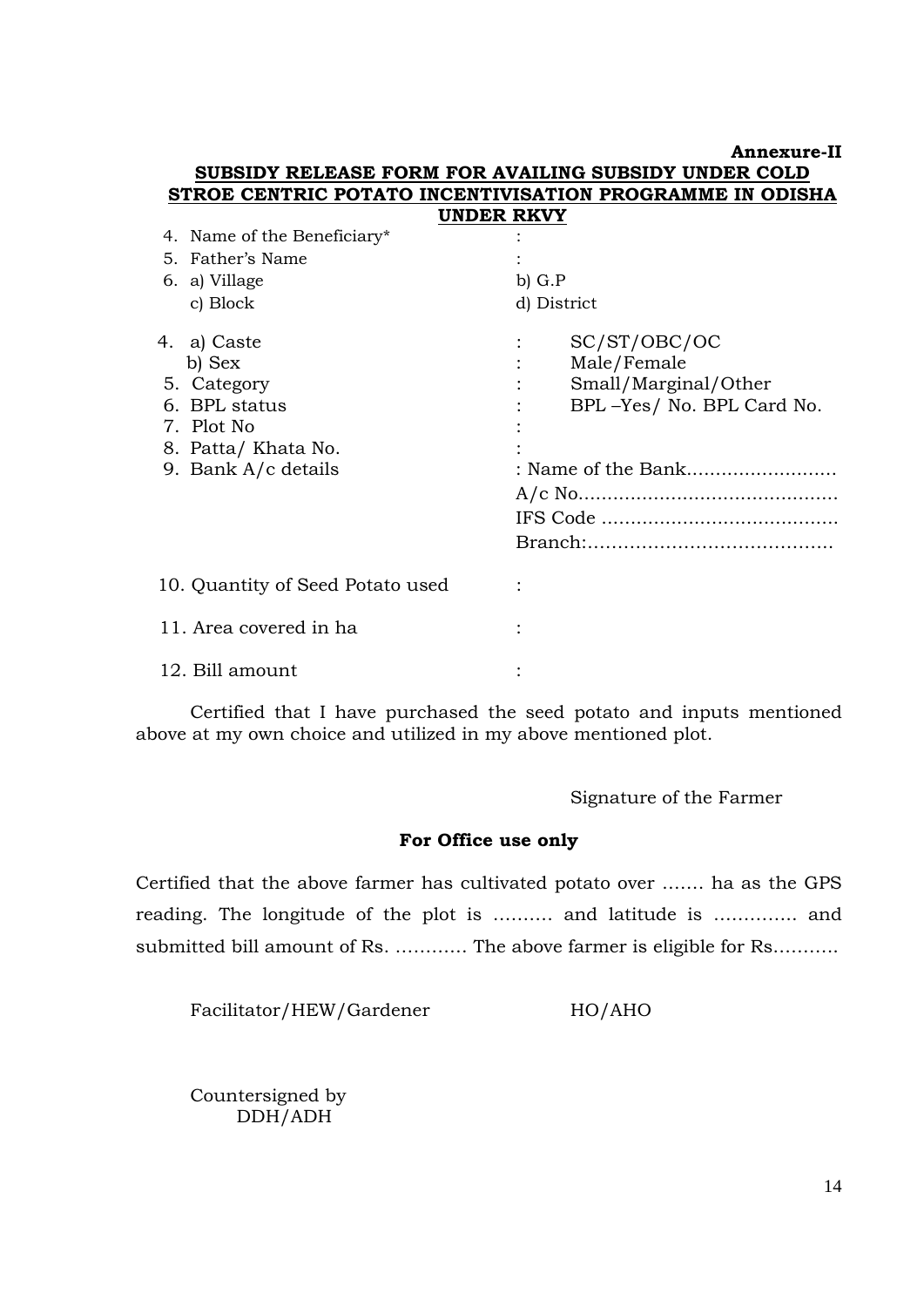## **District wise target of area under cold store centric potato incentivization programme under RKVY for 2016-17 and requirement of seed potatoes (Tentative)**

| Sl. No.        | Name of the     | Name of the ADH/DDH      | Area (Ha) | <b>Seed Quantity</b> |
|----------------|-----------------|--------------------------|-----------|----------------------|
|                | District        |                          |           | (MT)                 |
| $\mathbf{1}$   |                 | <b>DDH</b> Angul         | 25        | 50                   |
| 2              | Angul           | <b>ADH</b> Athamalik     | 20        | 40                   |
| 3              |                 | <b>ADH Talcher</b>       | 5         | 10                   |
| $\overline{4}$ |                 | <b>ADH</b> Palahara      | 10        | 20                   |
| 5              | <b>Balasore</b> | <b>DDH</b> Balasore      | 75        | 150                  |
| 6              |                 | <b>ADH Nilagiri</b>      | 15        | 30                   |
| 7              | Baragarh        | <b>ADH</b> Baragarh      | 30        | 60                   |
| 8              |                 | <b>ADH</b> Padmapur      | 10        | 20                   |
| 9              | <b>Bhadrak</b>  | <b>ADH</b> Bhadrak       | 15        | 30                   |
| 10             |                 | <b>DDH</b> Bolangir      | 50        | 100                  |
| 11             | Bolangir        | <b>ADH</b> Titlagarh     | 20        | 40                   |
| 12             |                 | <b>ADH</b> Patnagarh     | 15        | 30                   |
| 13             | Boudh           | <b>ADH</b> Boudh         | 15        | 30                   |
| 14             | Cuttack         | <b>ADH Cuttack</b>       | 125       | 250                  |
| 15             |                 | <b>ADH</b> Banki         | 25        | 50                   |
| 16             |                 | <b>ADH</b> Athagarh      | 75        | 150                  |
| 17             | Deogarh         | <b>ADH</b> Deogarh       | 10        | 20                   |
| 18             |                 | <b>DDH</b> Dhenkanal     | 10        | 20                   |
| 19             | Dhenkanal       | ADH Kamakhyanagar        | 10        | 20                   |
| 20             |                 | <b>ADH Hindol</b>        | 5         | 10                   |
| 21             | Gajapati        | DDH Gajapati             | 10        | 20                   |
| 22             |                 | <b>DDH</b> Ganjam        | 35        | 70                   |
| 23             | Ganjam          | <b>ADH</b> Chatrapur     | 25        | 50                   |
| 24             |                 | <b>ADH</b> Bhanjanagar   | 25        | 50                   |
| 25             | Jagatsinghpur   | <b>ADH</b> Jagatsinghpur | 10        | 20                   |
| 26             | Jajpur          | <b>ADH</b> Jajpur        | 30        | 60                   |
| 27             | Jharsuguda      | ADH Jharsuguda           | 20        | 40                   |
| 28             | Kalahandi       | DDH Kalahandi            | 15        | 30                   |